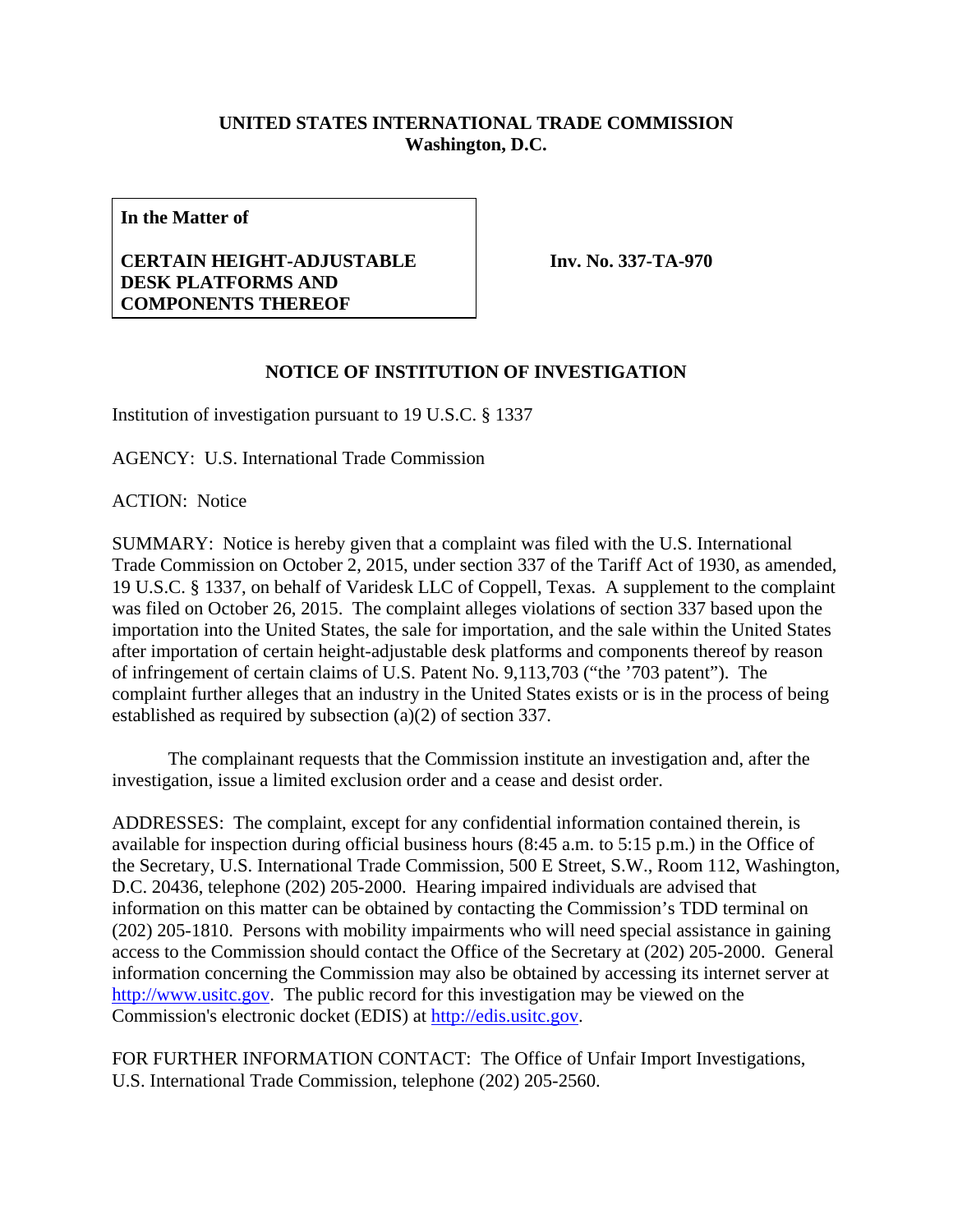AUTHORITY: The authority for institution of this investigation is contained in section 337 of the Tariff Act of 1930, as amended, and in section 210.10 of the Commission's Rules of Practice and Procedure, 19 C.F.R. § 210.10 (2015).

SCOPE OF INVESTIGATION: Having considered the complaint, the U.S. International Trade Commission, on October 30, 2015, ORDERED THAT –

 (1) Pursuant to subsection (b) of section 337 of the Tariff Act of 1930, as amended, an investigation be instituted to determine whether there is a violation of subsection (a)(1)(B) of section 337 in the importation into the United States, the sale for importation, or the sale within the United States after importation of certain height-adjustable desk platforms and components thereof by reason of infringement of one or more of claims 1-4, 6, and 9-11 of the '703 patent, and whether an industry in the United States exists or is in the process of being established as required by subsection (a)(2) of section 337;

 (2) For the purpose of the investigation so instituted, the following are hereby named as parties upon which this notice of investigation shall be served:

(a) The complainant is:

Varidesk LLC 117 Wrangler Drive Coppell, TX 75019

 (b) The respondent is the following entity alleged to be in violation of section 337, and is the party upon which the complaint is to be served:

> Brunswick Corp. Life Fitness Division 1 North Field Court Lake Forest, IL 60045-4811

 (c) The Office of Unfair Import Investigations, U.S. International Trade Commission, 500 E Street, S.W., Suite 401, Washington, D.C. 20436; and

 (3) For the investigation so instituted, the Chief Administrative Law Judge, U.S. International Trade Commission, shall designate the presiding Administrative Law Judge.

 Responses to the complaint and the notice of investigation must be submitted by the named respondent in accordance with section 210.13 of the Commission's Rules of Practice and Procedure, 19 C.F.R. § 210.13. Pursuant to 19 C.F.R. §§ 201.16(e) and 210.13(a), such responses will be considered by the Commission if received not later than 20 days after the date of service by the Commission of the complaint and the notice of investigation. Extensions of time for submitting responses to the complaint and the notice of investigation will not be granted unless good cause therefor is shown.